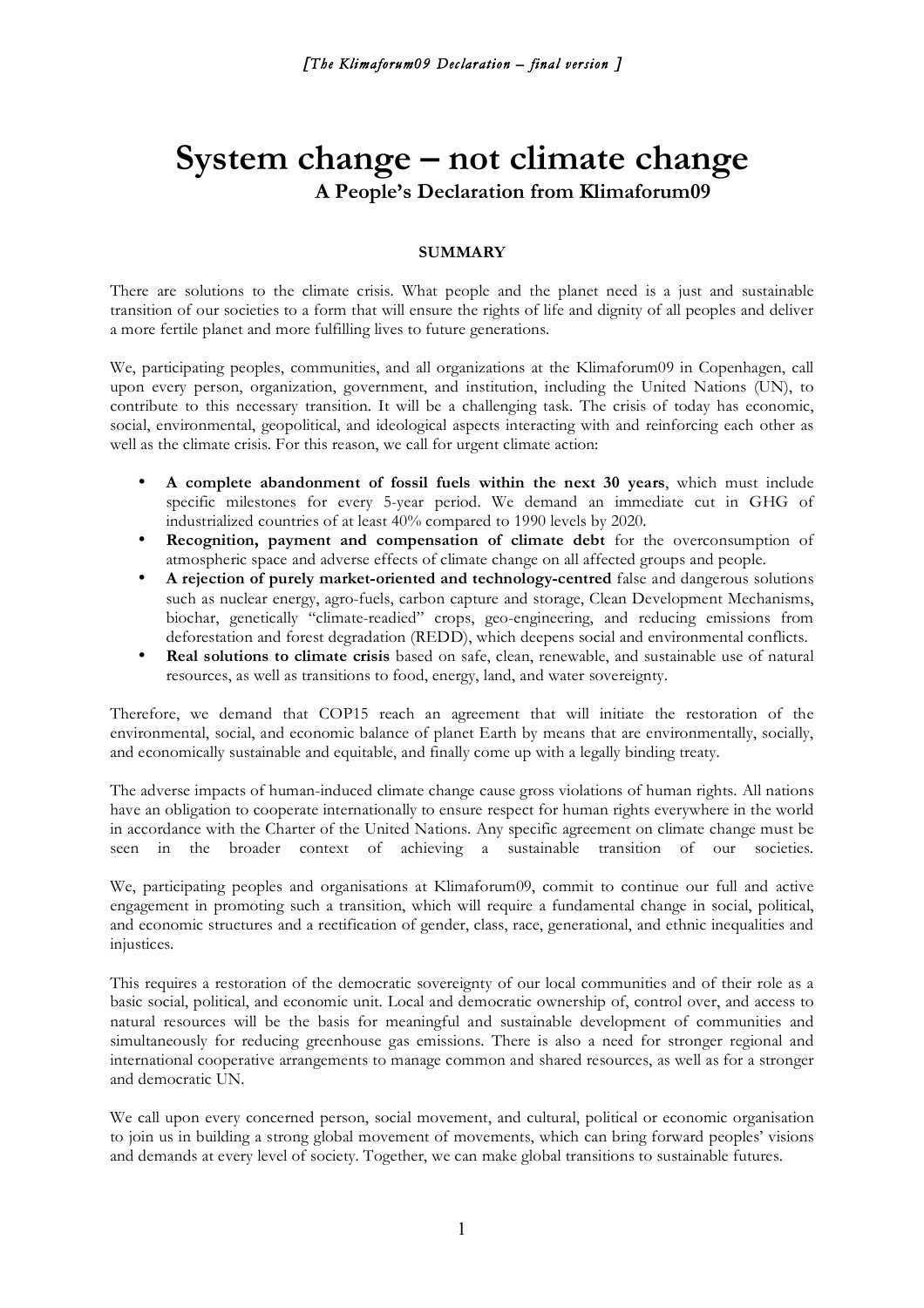# **System change – not climate change A People's Declaration from Klimaforum09**

# **1. Preamble**

There are solutions to the climate crisis. What people and the planet need is a just and sustainable transition of our societies to a form that will ensure the rights of life and dignity of all people and deliver a more fertile planet and more fulfilling lives to present and future generations. This transition must be based on principles of solidarity – especially on behalf of the most vulnerable – non-discrimination, gender equality, equity, and sustainability, acknowledging that we are part of nature, which we love and respect. To address the climate crisis, however, awareness creation and determined actions adhering to a rights-based framework are required. All nations have an obligation to cooperate internationally to ensure respect for human rights everywhere in the world, in accordance with the Charter of the United Nations.

We, participating peoples, communities, and all organizations at the Klimaforum09 in Copenhagen, call upon every person, organization, government, and institution, including the United Nations (UN), to contribute to this necessary transition. It will be a challenging task. The crisis of today has economic, social, environmental, geopolitical, and ideological aspects interacting with and reinforcing each other as well as the climate crisis. This very moment of conjunction of crises – climate, energy, financial, food, and water crises, among others –, urges us to unite and transform the dominant social and economic system as well as global governance, which currently block necessary solutions to the climate crisis. For this reason, a movement from below is called upon to act now.

Environmental and climate debts must be paid. No false, dangerous, or short-term solutions should be promoted and adopted, such as nuclear power, agro-fuels, offsetting, carbon capture and storage (CCS), biochar, geo-engineering, and carbon trading. Instead, we should implement a truly sustainable transition built on clean, safe, and renewable resources as well as energy conservation. We welcome alliances across social movements and sectors, representing all ages, genders, ethnicities, faiths, communities, and nationalities. We want to take the future into our own hands by building a strong and popular movement of youth, women, men, workers, peasants, fisher folks, indigenous peoples, people of colour, and urban and rural social groups; a movement that is able to act at all levels of society to deal with environmental degradation and climate change. We call for a new international economic order and support a strong and democratic UN as opposed to G8, G20 or other closed groups of powerful countries.

## **2. The challenge as we see it:**

The concentration of greenhouse gasses (GHGs) in the atmosphere is already so high that the climate system has been brought out of balance. The CO<sub>2</sub> concentration and global temperatures have increased more rapidly in the last 50 years than ever before on Earth, and will rise even faster in the coming decades. This adds to a multitude of other serious ecological imbalances, the impacts of which threaten the lives and livelihoods of the people of the world, most acutely, impoverished people and other vulnerable groups.

The imbalance of the climate system leads to greater and more frequent extremes of heat and rainfall patterns, tropical cyclones, hurricanes and typhoons, extreme flooding and droughts, loss of biodiversity, landslides, rising sea levels, shortage of drinking water, shorter growing seasons, lower yields, lost or deteriorated agricultural land, decreased agricultural production, losses of livestock, extinction of ecosystems, and diminished fish stocks, among others. These phenomena result in food crises, famine, illness, death, displacement, and the extinction of sustainable ways of life. Interacting with this is the introduction of genetically modified organisms (GMOs), monoculture farming, and industrialized agriculture, all strongly promoted by corporations. These seriously threaten the stability and diversity of ecosystems, marginalize and impoverish small-scale farmers, and undermine food sovereignty. Corporate-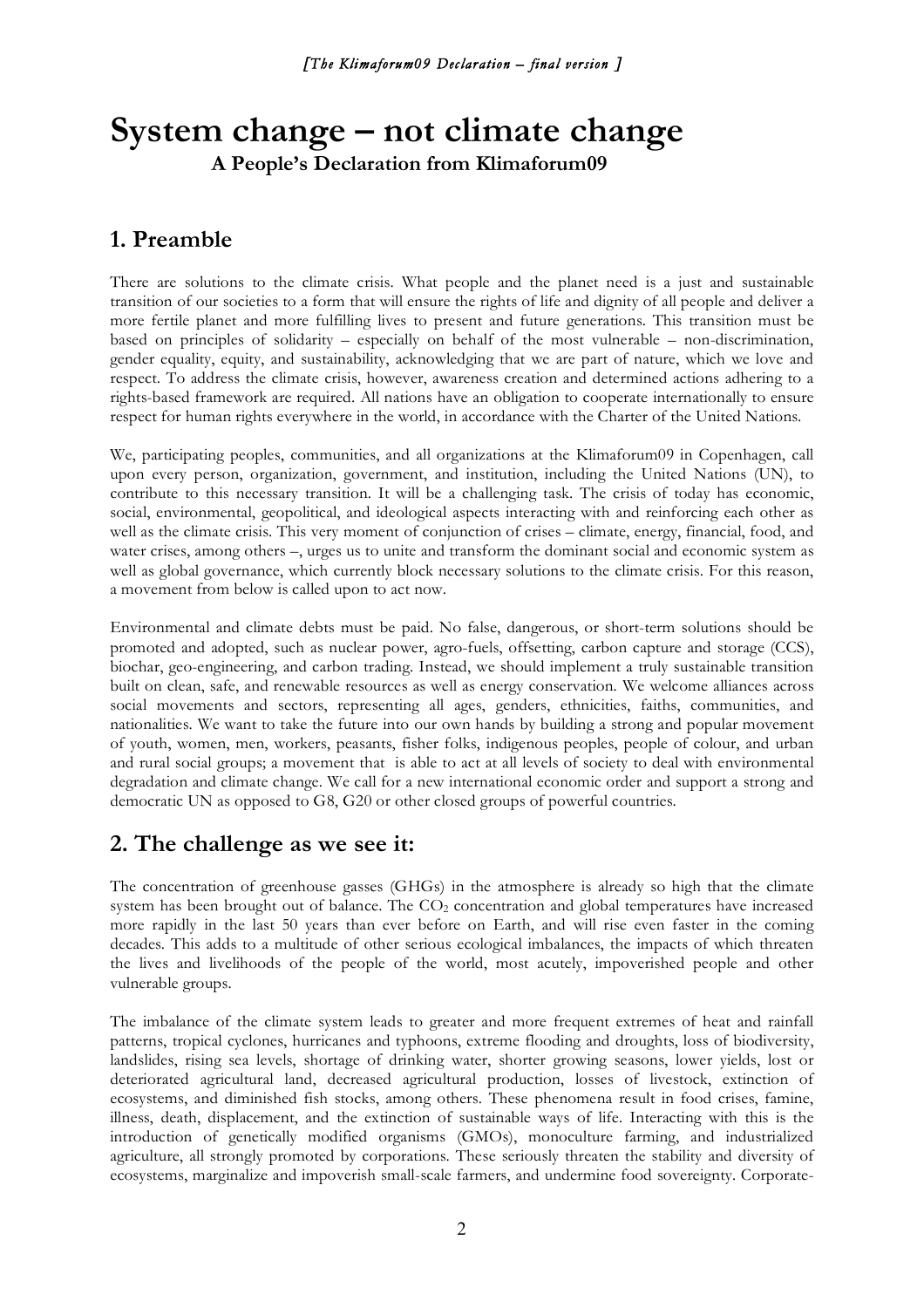controlled agriculture is geared to meet an inflated global demand generated by over-consumption especially in the North, rather than for local basic needs. The same can be said about modern industrial fisheries, intensive forestry and mining, which destroy ecosystems, diminish biodiversity and destroy the life and livelihoods of local communities.

These effects of climate change together with growing social inequalities and severe impacts on our common environment are already devastating the lives of millions of people as well as their local communities. However, we – the people – are not prepared to accept this fact as our fate. That is why there are fast growing popular movements determined to defend their livelihoods and stand up against those forces and causes that have led us onto this ultimately suicidal route of environmental destruction.

In Asia, Africa, the Middle East, Oceania and South and Central America, as well as the periphery of North America and Europe, popular movements are rising to confront the exploitation of their land by foreign interests, and to regain control over their own resources. A new type of activism has revitalized the environmental movements, leading to a wide variety of protests and actions against mining, dams, deforestation, coal-fired power plants, air travel, and the building of new roads, among others. There is a growing awareness about the need to change the present economic paradigm in a very fundamental way. Among various movements, alternative ways of life are proliferating. At the same time it is becoming evident to the public that the present holders of power are unwilling to face and deal with the threats of climate change and environmental degradation. The so-called strategy of "green growth" or "sustainable growth" has turned out to be an excuse for pursuing the same basic model of economic development that is one of the root causes of environmental destruction and the climate crisis.

### **3. The causes as we see them:**

The immediate and primary cause of human-induced climate change is an unprecedented emission of greenhouse gasses (GHGs) into the atmosphere originating from the increasing burning of fossil fuels for industrial, commercial, transportation and military purposes, to mention a few but significant sources. Other important drivers of climate change are forest degradation – excluding indigenous people's sustainable practice of shifting cultivations – deforestation, extractive industries, disturbance of the water cycle, expansion of industrial agriculture areas through land grabbing, increased industrial meatproduction, and other types of unsustainable use of natural resources.

#### *Uneve n co ntrol and owners hi p over resources*

These immediate causes are the results of an unsustainable global economic system built on unequal access to and control over the planet's limited resources and the benefits that accrue from their use. This system is premised on the appropriation of local, national, and planetary commons by local and global elites. What has been praised as great strides in technology, production, and human progress has in fact precipitated global ecological and development disasters. Still, a privileged global elite engages in reckless profit-driven production and grossly excessive consumption while a very large proportion of humanity is mired in poverty with mere survival-and-subsistence consumption, or even less. This is the situation not only in countries of the South but also in the North. The world's largest transnational corporations (TNCs), based mainly in the northern countries and tax-havens, but with expanding operations, have long been at the forefront of these excesses.

The competition among global corporations and rich nations for resources and greater market shares, as well as trade agreements and treaties, have led to a neo-colonial suppression of southern peoples, denying them rightful ownership and control of their resources. The World Trade Organization (WTO) and international financial institutions, as well as the European Union (EU) and United States (US), using bilateral trade agreements, are increasing the privatization and commoditization of public resources, intensifying the plunder of natural resources of underdeveloped countries, and imposing conditions that increase their dependence.

#### *Prevailing p atterns of tho ught and alternatives*

The development model promoted by these institutions is not only a question of "economics." The prevailing economic paradigm is strongly related to a system of thought that is based on an imagination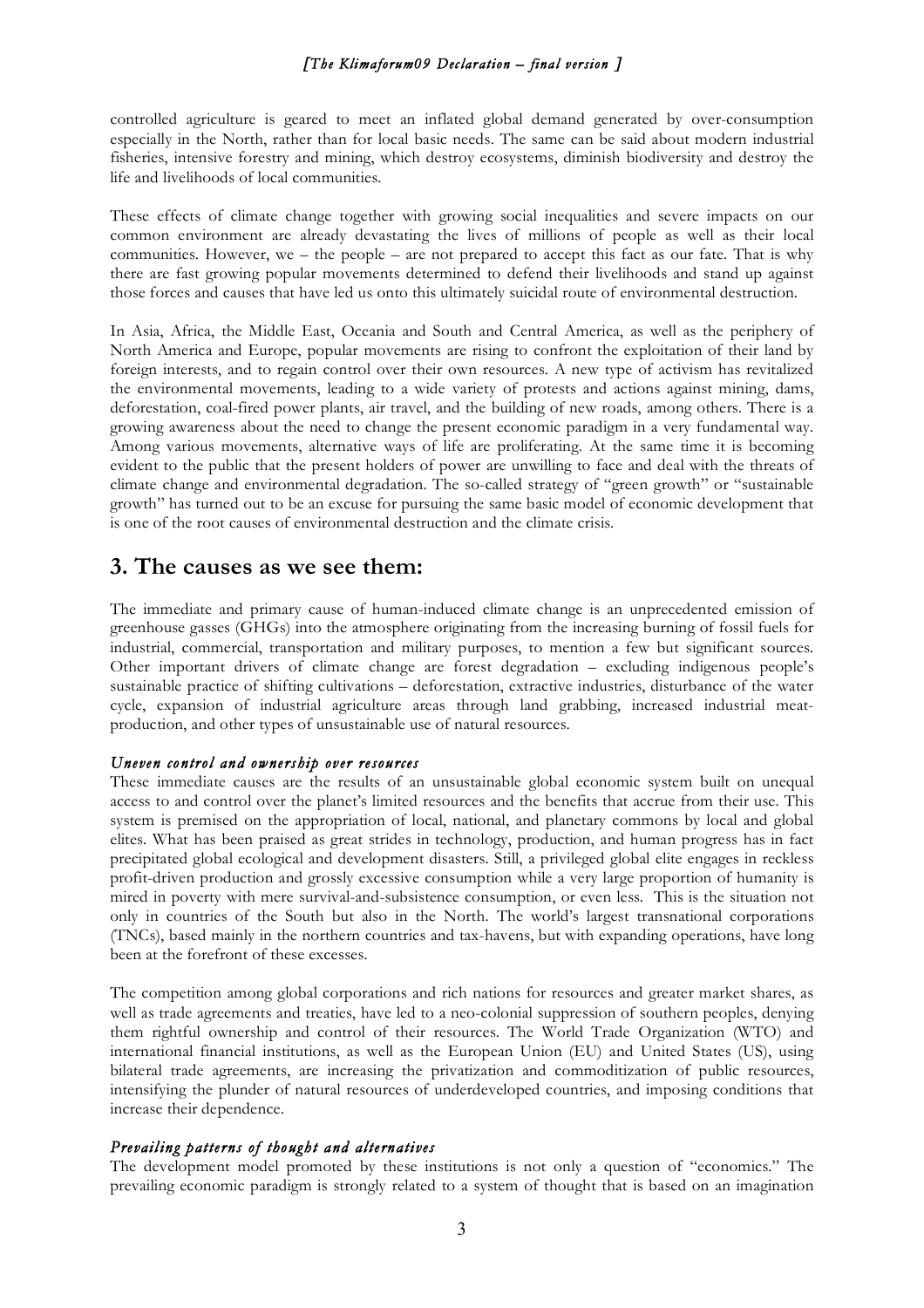conception of the human being as "economic man." This ideology is reinforced by corporate media and marketing firms that promote egoism, competition, material consumption, and boundless accumulation of private wealth in utter disregard of the social and ecological consequences of such behaviour. This system of thought is intimately intertwined with patterns of patriarchy and paternalism.

If we really want to address this crisis, we need to recognize that the human species is part of both nature and society and cannot exist without either. Therefore if humanity is to survive, we need to respect the integrity of Mother Earth and strive for harmony with nature and for peace within and between cultures. We are at once citizens of different nations and of one world. Everyone shares responsibility for the present and future well-being of the human family and the larger living world. The spirit of human solidarity and kinship with all life is strengthened when we live according to the principle of "One among many."

# **4. A just and sustainable transition**

It is clear that solving the climate crisis requires far-reaching transformations, which are currently excluded from the agenda of policy-makers in governments and multilateral institutions. People are calling for system change, not "business-as-usual" and the uncritical use of technology and market fixes to which powerful interests have confined the climate agenda.

People's movements embrace a number of alternative visions for society and concrete steps that must be taken in order to move towards a sustainable future while addressing the climate, water, food, and economic crises at the same time. Such a sustainable transition will begin by many different initiatives. Some of these steps towards sustainable transition are:

- **Food sovereignty and ecological agriculture:** Uphold the rights of people, communities, and countries to determine their own systems of production, including farming, fishing, food, forestry, and land policies that are ecologically, socially, economically, and culturally appropriate to the circumstances. People's, especially women's access to and control over productive resources such as land, seeds, and water must be respected and guaranteed. Agricultural production must rely principally on local knowledge, appropriate technology, and ecologically sustainable techniques that bind  $CO<sub>2</sub>$ in the diverse and native plant systems, bind water, and return more nutrients to the soil than were taken out. Food and agricultural production must be primarily geared towards meeting local needs, encourage self-sufficiency, promote local employment, and minimize resource use, waste and GHG emissions in the process.
- **Democratic ownership and control of economy:** The reorganization of society's productive units around more democratic forms of ownership and management, in order to meet people's basic needs, such as employment creation; access to water, housing, land, health care, and education; food sovereignty; and ecological sustainability. Public policy must make sure that the financial system serves public interests and channel resources for the sustainable transformation of industry, agriculture, and services.
- **Energy sovereignty:** A dramatic reduction of energy consumption especially in the enriched countries, combined with a mix of renewable and public energy sources such as solar, wind, geothermal, mini-hydro, wave, and tidal; the development of off-the-grid electricity distribution to secure energy supplies to communities; and public ownership of the grid.
- **Ecological planning of urban and rural zones:** The aim is a radical reduction in the inputs of energy and resources and the outputs of waste and pollution, while encouraging locally based supply of basic needs of the citizens. An urban and rural planning built on social justice and equal service to all, reducing the need for transport. Promoting public transport systems such as light and high-speed rail-systems and bicycles, reducing the need for private motor vehicles and thus decongesting the roads, improving health and reducing energy consumption.
- **Education, science and cultural institutions:** Re-orientate public research and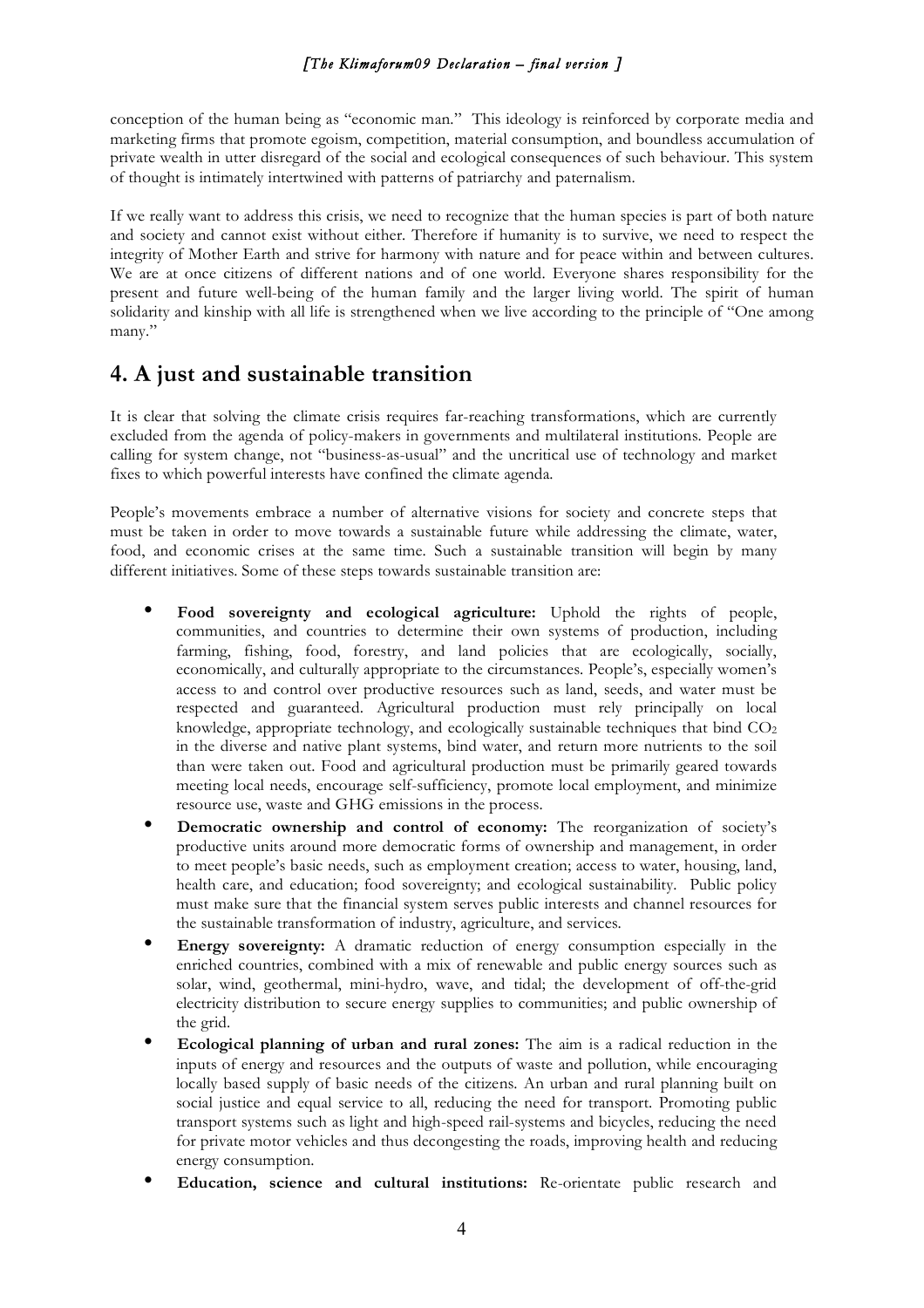education to meet the needs of people and the environment, rather than the present bias for developing commercially profitable and proprietary technologies. Research and development should be primarily an open and collaborative endeavour in the common interest of humankind. Eliminate patents on ideas and technology. Fair and just exchange of appropriate technologies, traditional knowledge, and indigenous innovative practices and ideas between countries should be encouraged.

• **An end to militarism and wars:** The present fossil fuel based development model leads to violence, war, and military conflict over control of energy, land, water, and other natural resources. This is demonstrated by the US-led invasion and occupation of Iraq and Afghanistan, as well as militarization across the globe in regions rich in fossil fuels and other natural resources. Peasants and indigenous communities are also being violently displaced from their lands to make way for agrofuel plantations. Trillions of dollars are spent on the military-industrial complex, thus wasting enormous material and human resources, which should instead be devoted to implementing a sustainable transition.

By taking steps forward, we can learn by doing. These steps will help us to convince the broad majority of people that a sustainable transition entails the promise of a more fulfilling and good life. The social, political, economic, and environmental fields are closely interrelated. A coherent strategy must therefore address them all, which indeed is the central idea behind the concept of sustainable transition.

One aspect of this concept is the restoration of local communities rather than the global market as a basic social, political, and economic unit. Social cohesion, democratic participation, economic accountability, and ecological responsibility can only be accomplished by restoring decision-making at the lowest appropriate level. This is a basic lesson we have learned from ethnic cultures and local communities.

A community-based approach does not, however, contradict the need for extensive international cooperation. On the contrary, it will need stronger alliances within and across all borders between direct producers in agriculture, forestry, fisheries, and industry. Alliances also built on the strength of gender equality and on recognizing and overcoming unjust power relations at all levels. It also includes the need for stronger regional and international cooperative arrangements to manage common and shared resources, such as cross-border water resources. Furthermore, international cooperation will promote the full mutual exchange of ideas, technologies, and expertise across all boundaries, as well as an open-minded dialogue between different cultures, based on mutual respect.

## **5. Paths to transition**

Many people are involved in the practical creation of more sustainable industry, agriculture, forestry, and fishery as well as in the renewable energy sector. These initiatives within the system have furthermore created alliances with other sectors of society, trade unions, consumers, city dwellers, teachers, and researchers, all of whom are striving towards sustainable ways of life.

#### United Nations (UN) and Conference of Parties (COP)

We need to address the UN negotiations on Climate Change, and the 15<sup>th</sup> Conference of Parties (COP15) on the UN Framework Convention on Climate Change (UNFCCC). The lessons from previous rounds of negotiations are not very promising. Despite the high-profile schemes for concerted action launched first in the 1992 Framework Convention on Climate Change of Rio de Janeiro and later in the 1997 Kyotoprotocol, results are meagre and the problems have not been solved. Indeed, it has worsened as the principles, targets, and timelines of both the Convention and the Protocol have made little headway.

The same big corporate interests that are largely responsible for causing the climate crisis appear to have immense influence on climate policies at the national and global level. We strongly oppose this undemocratic influence of corporate lobbyism in the current COP-negotiations. Contrary to this, we call on states to put in place an appraisal mechanism for all policies and policy instruments under the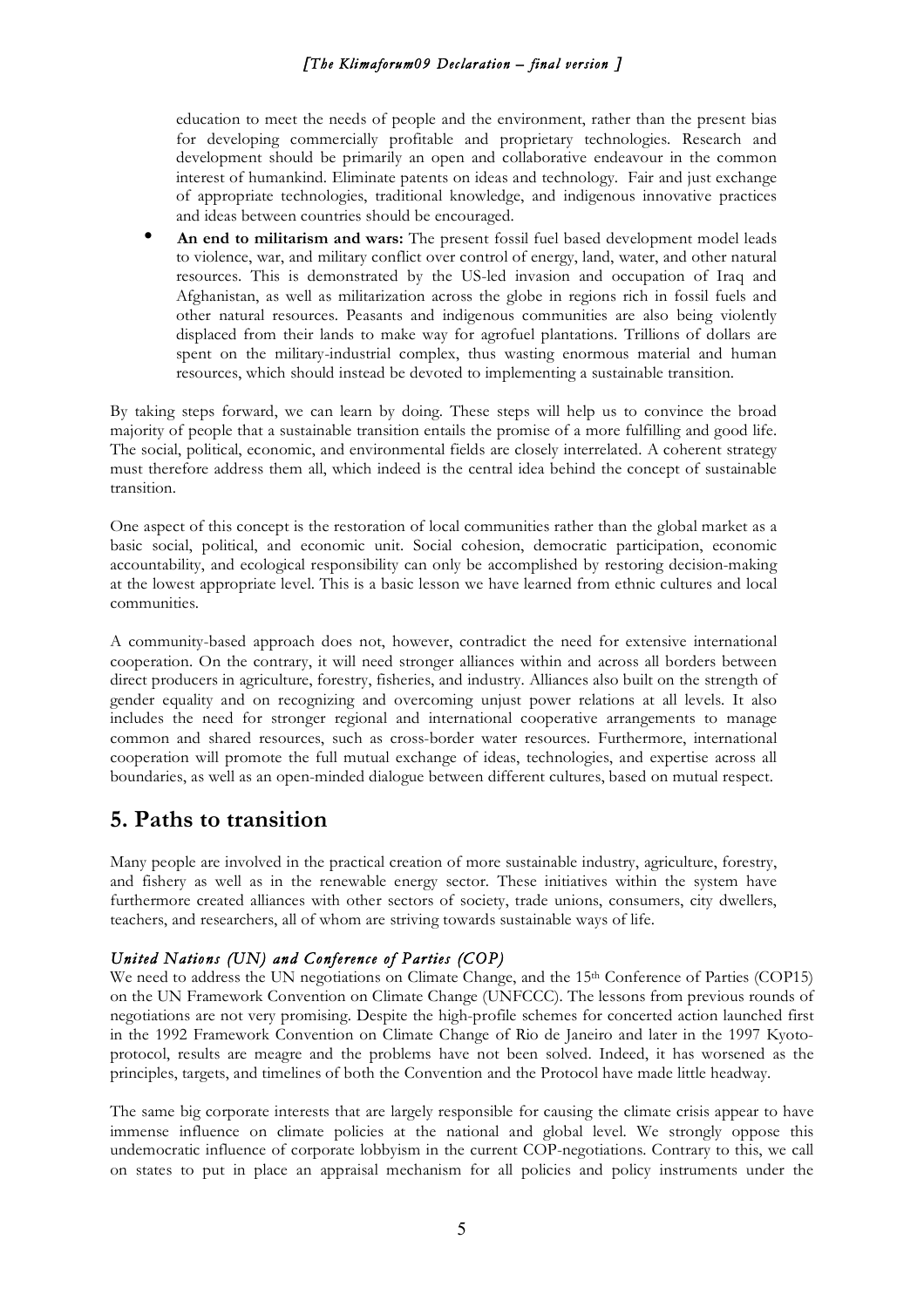UNFCCC, to ensure inclusive and deliberative multi-stakeholder processes that repair existing inequalities, whether based on gender, colour, age, disability or other forms of discrimination in the COP-negotiations. We demand that COP15 reach an agreement that will initiate the restoration of the environmental, social, and economic balance of planet Earth by means that are environmentally, socially, and economically sustainable and equitable, and finally come up with a legally binding treaty.

#### *Our demands*

We are raising our voices to the leaders in the UNFCCC to put forward the people's demands and alternatives.

- 1. **Phasing out fossil fuel:** We call for a clear strategy for dismantling the fossil fuel era within the next 30 years, which must include specific milestones for every 5-year period. We demand an immediate cut in GHG emissions of industrialized countries of at least 40% compared 1990 levels by 2020.
- 2. **Reparations and compensation for Climate Debt and crimes:** We demand full reparations for southern countries and those impoverished by northern states, TNCs, and tax-haven institutions. By this, we partly address historical injustices associated to inequitable industrialization and climate change, originating in the genocide of indigenous nations, transatlantic slave trade, colonial era, and invasions. This must be accompanied by an equally clear strategy for compensating impoverished people for the climate and broader ecological debt owed by the enriched. A global and democratic fund should be established to give direct support to the victims of climate change. Developed countries must provide new, mandatory, adequate, and reliable financing as well as patent-free technologies so that developing countries can better adapt to adverse climate impacts and undertake emission reductions. This would allow developing countries to play their part in curbing climate change, while still meeting the needs and aspirations of their people. International financial institutions, donor agencies, and trade mechanisms should have no part in reparations.
- 3. **An immediate global ban on deforestation of primary forests** and the parallel initiation of an ambitious global tree-planting program based on native and diverse species in partnership with indigenous peoples and forest-dependent communities. Similarly, a ban on large-scale industrialized fishing methods and a return to primarily local and sustainable fishing practices. Finally, a ban on land grabbing by foreign interests and the full acceptance of people's sovereignty over natural resources.
- 4. **We express strong opposition to purely market-oriented and technology-centred** false and dangerous solutions put forward by many corporations, governments, and international financial institutions. These include nuclear energy, agro-fuels, carbon capture and storage, Clean Development Mechanisms, biochar, genetically "climate-readied" crops, geoengineering, and reducing emissions from deforestation and forest degradation (REDD) as currently defined by the UNFCCC. These only produce new environmental threats, without really solving the climate crisis. Carbon trading and offsetting are also false and unjust instruments, because they treat a common planetary resource – the atmosphere – as a commodity that can be owned and traded. So far, the system has not proven its merits, and by allowing rich countries to offset their reduction obligations, it has maintained this unjust and unsustainable system.
- 5. **Equitable tax on carbon emissions:** Instead of the regime of tradable emission quotas we demand an equitable tax on carbon emissions. Revenues from this carbon tax should be returned equitably to people, and a portion should be used to compensate and contribute to finance adaptation and mitigation. This is, however, not a substitute for repayment of already accumulated climate debt. This compensation and funding should be unconditional and free of market mechanisms and financial institutions. Reduction of emissions must be strongly encouraged by a briskly increasing, transparent carbon tax, in addition to direct regulations to drive the phase-out of fossil fuels, while enabling safe, clean and renewable